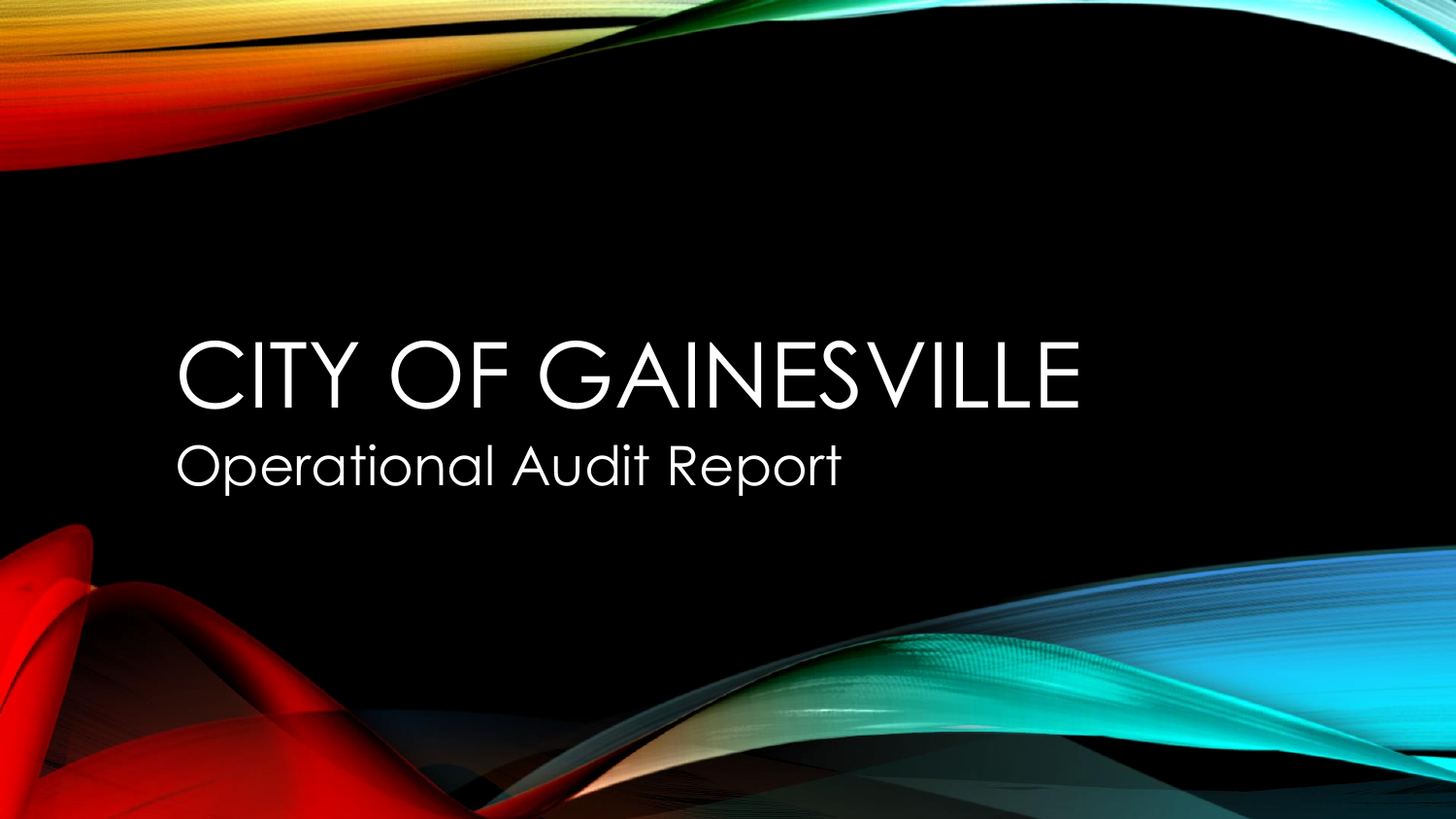## GRU – FINANCIAL CONDITION AND PAYMENTS FOR GENERAL GOVERNMENT SERVICES (FINDINGS 1-3)

- GRU debt levels are significantly higher than comparable municipal utilities.
- The City had not established a reasonable and consistent methodology for determining the amount of the annual transfer from the GRU to the City's General Fund considering the GRU's long-term ability to pay.
- City indirect cost allocation procedures did not provide for an independent review of the indirect cost worksheet or a reconciliation of recovered indirect costs to actual indirect costs after the completion of each fiscal year. As a result, the City overcharged indirect costs to the GRU.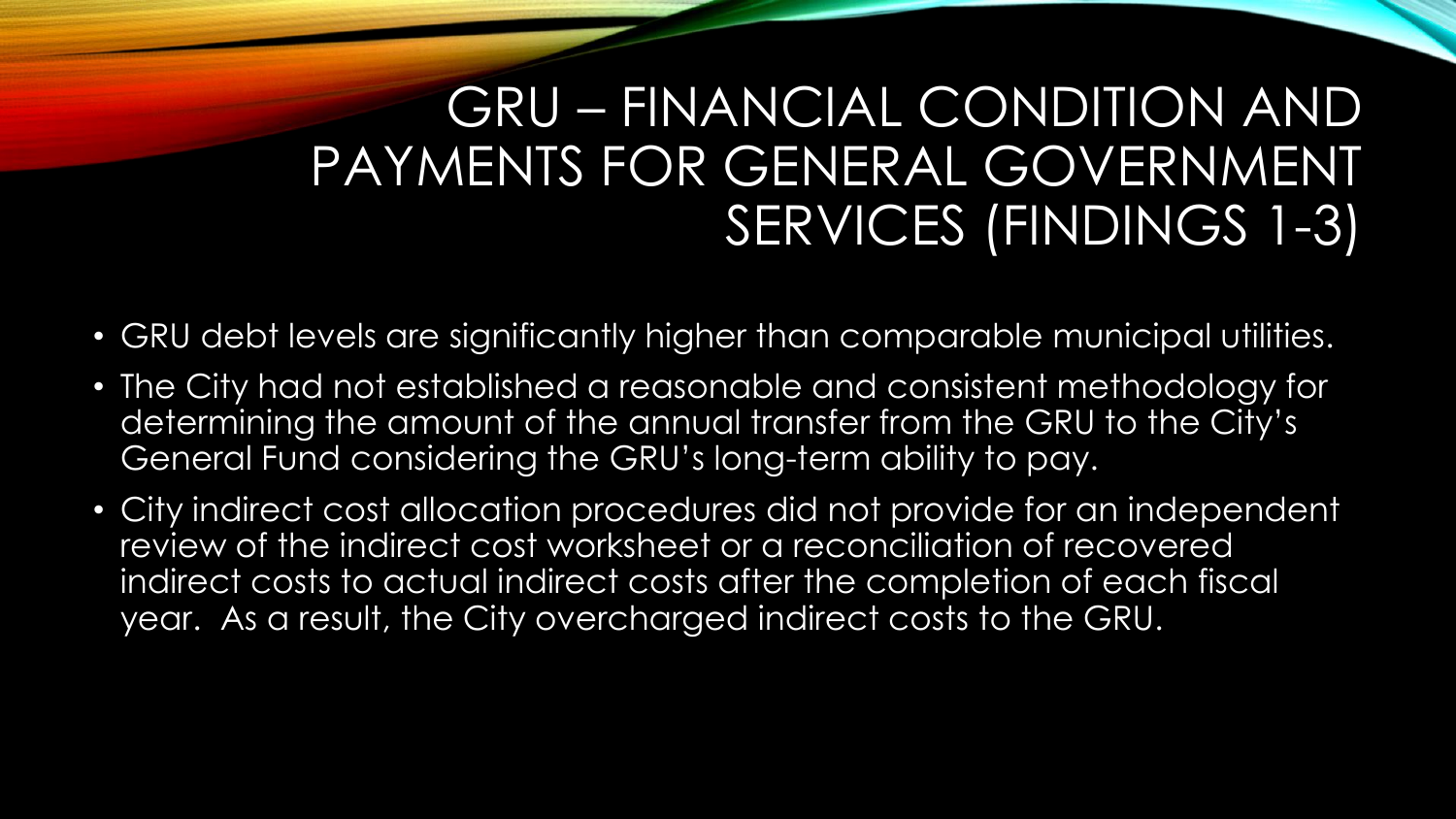## REICHERT HOUSE YOUTH ACADEMY (RHYA) PROGRAM AND RELATED ORGANIZATIONS (FINDINGS 4-8)

- The City did not effectively oversee or control RHYA Program operations.
- The City did not, of record, assess that it was economically or otherwise advantageous for the City to use the nonprofit entity, Reichert House, Inc., to support RHYA Program operations, and the use of this entity resulted in less accountability and transparency of RHYA Program operations.
- The City did not effectively oversee Reichert House, Inc., operations.
- Reichert house, Inc. and RHYA Program operations lacked appropriate transparency.
- City records did not demonstrate authorization for, or the necessity of, using the services of certain nonprofit organizations in lieu of the services of City personnel for soliciting, receiving, and disbursing grantor and donor funds for the RHYA Program, resulting in diminished transparency and accountability for those resources.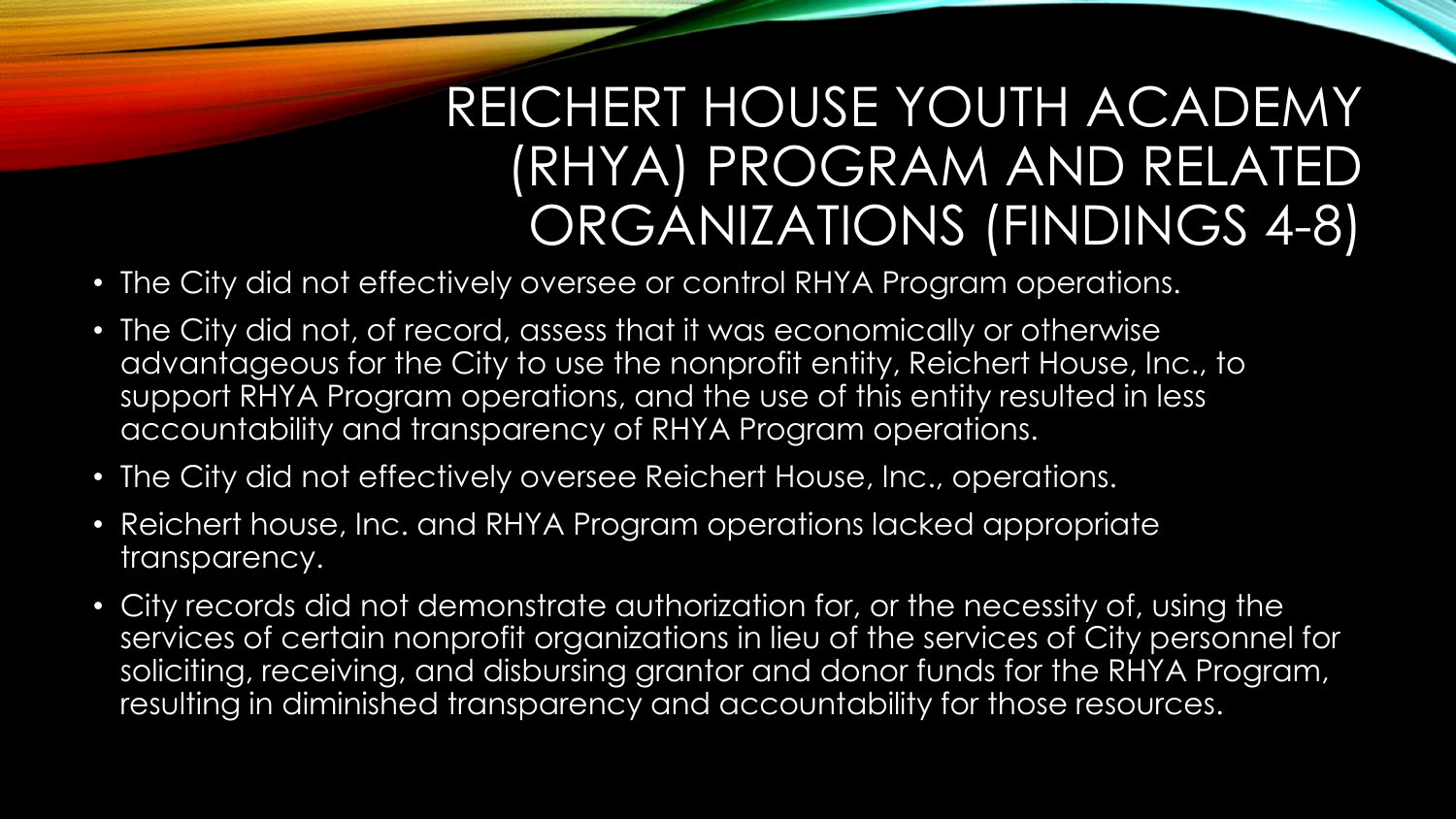## ADMINISTRATION AND MANAGEMENT (FINDINGS 9-10)

- The lack of City personnel's knowledge and capability for compiling financial statements that comply with generally accepted accounting principles for the 2017- 18 and 2018-19 fiscal years resulted in additional costs for assistance in preparing the City's financial statements and audit findings considered by the auditor to be significant deficiencies and material weaknesses in the City's internal controls over financial reporting (This finding does not apply to the GRU).
- City records, including City-approved resolutions adopting budgets for the 2018-19 and 2019-20 fiscal years, did not include language specifying the legal level of budgetary control; budgeted amounts were not presented at a level that enabled financial statement users to readily determine whether resources were expended within budgeted amounts consistent with City Commission intent; and budget-toactual expenditure comparisons were not timely presented to the City Commission (This finding does not apply to the GRU).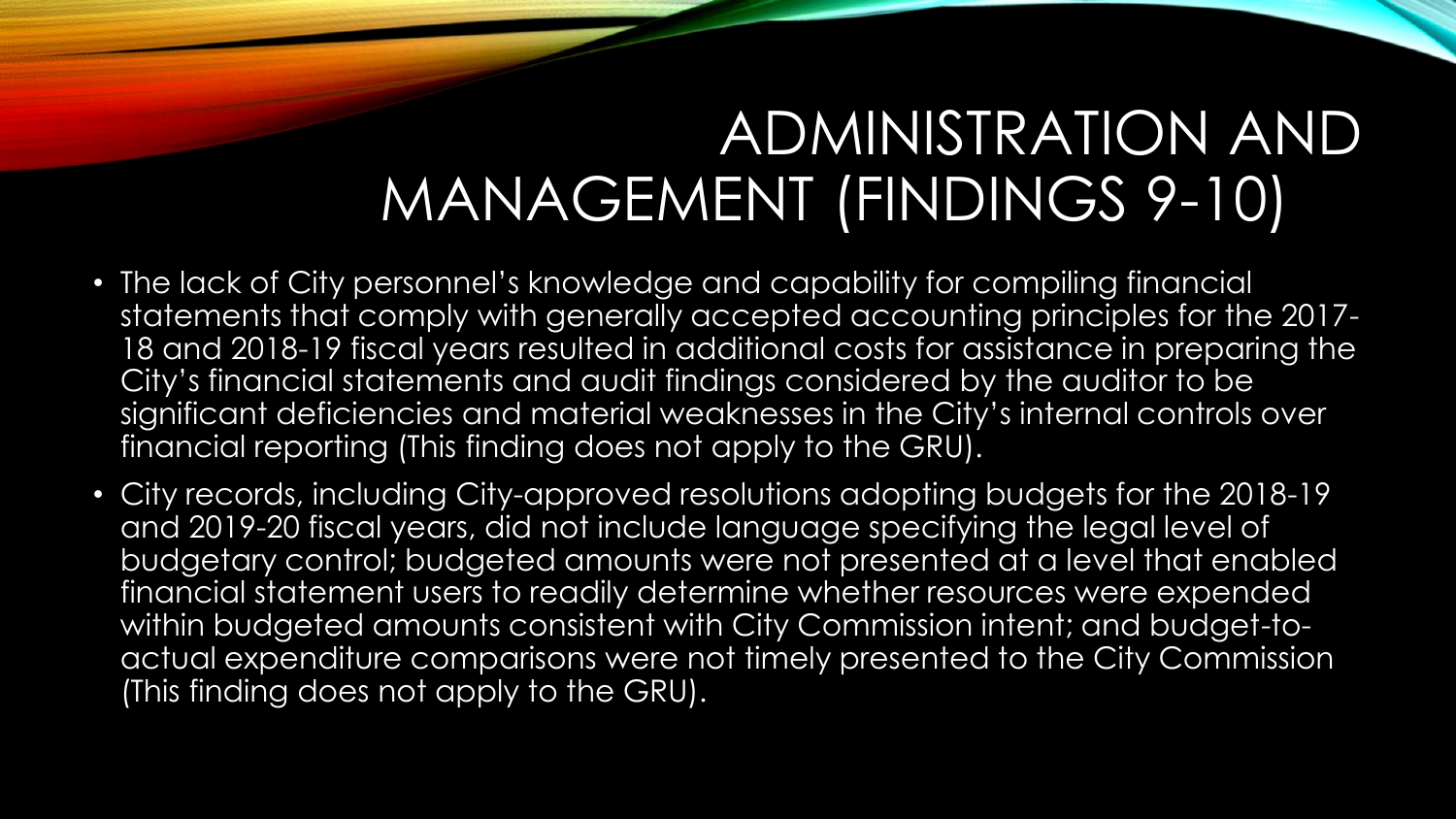#### ADMINISTRATION AND MANAGEMENT CONTINUED (FINDINGS 11-12)

- Monitoring and transparency of the City's golf course operations could be improved.
- The City could improve accountability and transparency over redevelopment activities carried out pursuant to an interlocal agreement with Alachua County.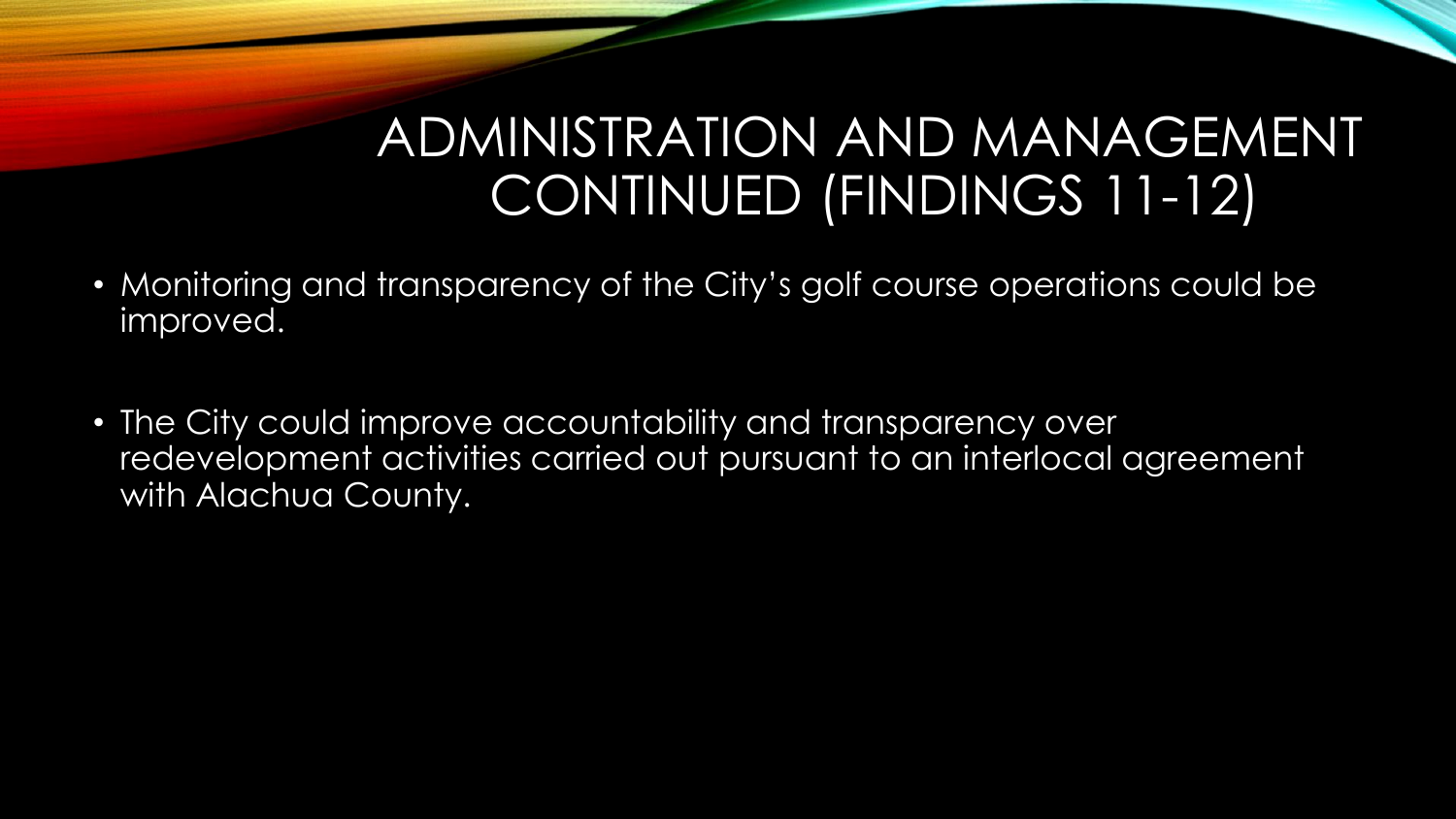## PAYROLL AND PERSONNEL ADMINISTRATION (FINDINGS 13-14)

- City policies and procedures for obtaining and documenting background checks of applicants seeking employment need enhancement.
- Contrary to City policy, the City did not always conduct annual employee performance evaluations, and when evaluations were conducted, did not always promptly communicate the results of the evaluations to the employees.